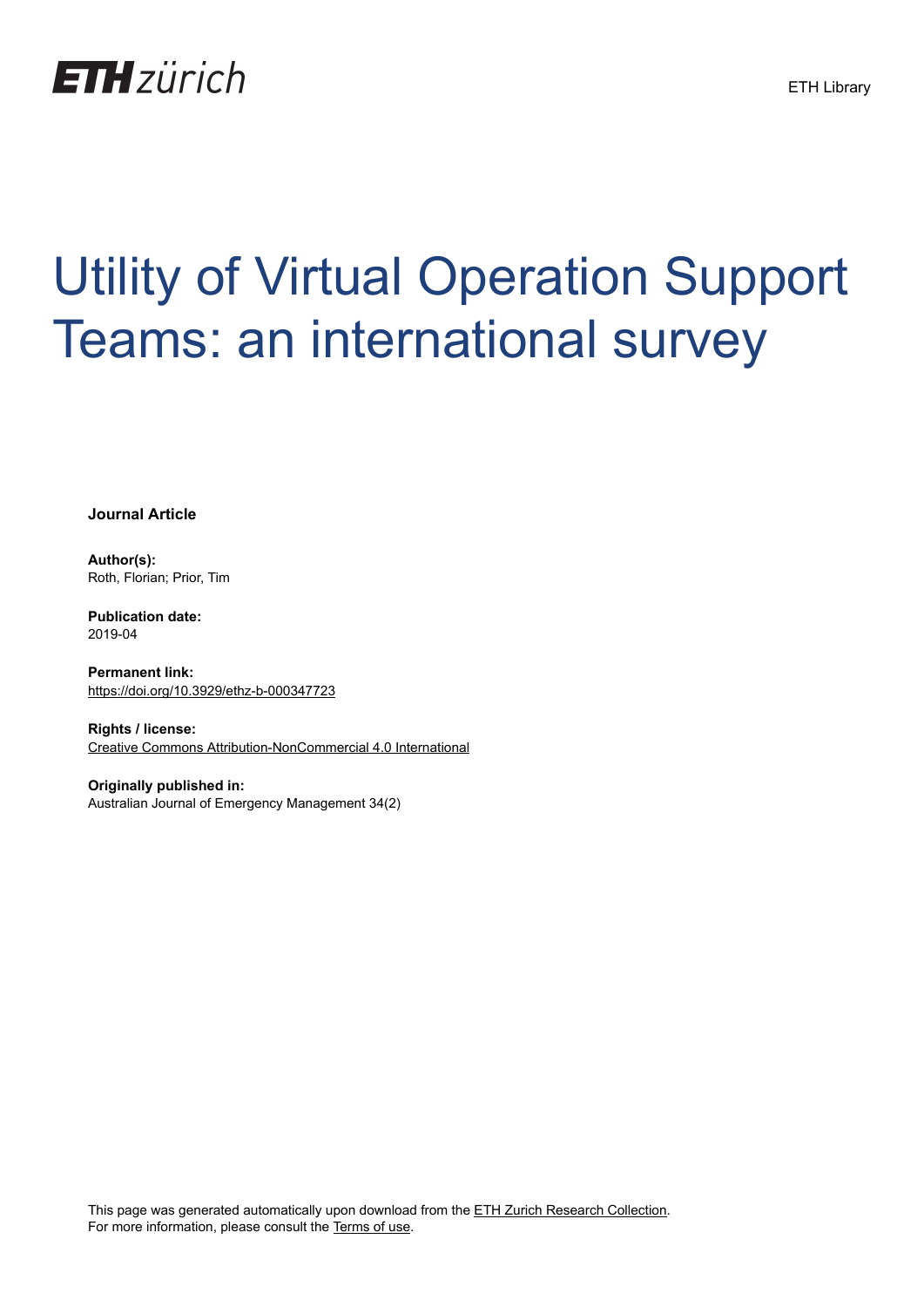## Utility of Virtual Operation Support Teams: an international survey

Dr Florian Roth and Dr Timothy Prior, Center for Security Studies, ETH Zürich, Switzerland. Submitted: 26 September 2018. Accepted: 17 February 2019.

### **Introduction**

Adapting to a highly dynamic, polycentric information environment is increasingly resource-intensive. Unlike in the past, as events occur, the number of eyewitness reports, videos and opinions uploaded and shared on social media can quickly overwhelm the resources of authorities. The risk exists that important information may be missed (Paris & Wan 2011). Disaster risk managers face difficulties when managing information from social media channels especially in large-scale incidents. For example, during Hurricane Sandy, extensive resources of people, technologies and time were diverted from traditional emergency management activities to deal with misinformation during the incident (Hughes *et al*. 2014). Virtual Operation Support Teams (VOSTs) have been established in many countries to help authorities manage information in high-pressure information environments. These teams monitor social media, support situational awareness, counter rumours and disseminate official communication (Reutter 2012).

VOSTs are highly interesting organisations for study, as their recent emergence reflects some pressing and most debated challenges in disaster management. First, VOSTs are a prime example of the effects of digitalisation on emergency management. The broad socio-technological trend of digitalisation is changing all aspects of emergency and disaster management from risk analysis to resource planning (Meier 2015). Secondly, VOSTs represent a new form of civic engagement driven by the desire to help in non-bureaucratic ways (Whittaker, McLennan & Handmer 2015). The downside of this is that the rise of VOSTs may exemplify the slow decline of traditional forms of volunteerism that has been observed in many countries. Reasons for this decline have been analysed in much depth (Putnam 2000, Hustinx & Meijs 2011, McLennan, Whittaker & Handmer 2016). Finally, VOSTs are an example of the ongoing and fundamental transformation in emergency and disaster management practices, from hierarchical and static organisation forms to dynamic, network-based arrangements (Cobb *et al*. 2014). This explains why established disaster managers express a level of suspicion towards these new organisational forms, even though most observers generally agree that 'digital volunteers' are an asset for disaster risk management, especially for communication.

The VOST movement originated out of perceived gaps between civil society and emergency management professionals in the United States. It started as a volunteer movement by people formally employed by emergency agencies and governments. On a typology of top-down versus bottom-up participation

## **ABSTRACT**

No other disaster management practice has undergone as much change than has emergency communication. The components of emergency communication, from situational awareness, to response coordination and public information provision are influenced by factors that are fundamentally different from 20 or even ten years ago. It is a fastevolving environment, involving new technologies and changing communication preferences. Adapting to a highly dynamic and demanding information environment takes up resources from other activities. One response to this rapid change has been the establishment of Virtual Operation Support Teams to monitor social media, support situational awareness, counter rumours and disseminate official communication. To date, the establishment, utility and added value of these teams has not been the subject of research. This paper examines the evolution of Virtual Operation Support Teams across the globe and how they are being used in seven countries. The paper suggests ways that governments and emergency management authorities can support similar teams and how integration with formal operations might be managed. This may assist countries where Virtual Operation Support Teams are not yet established or where teams are only activated during an emergency event.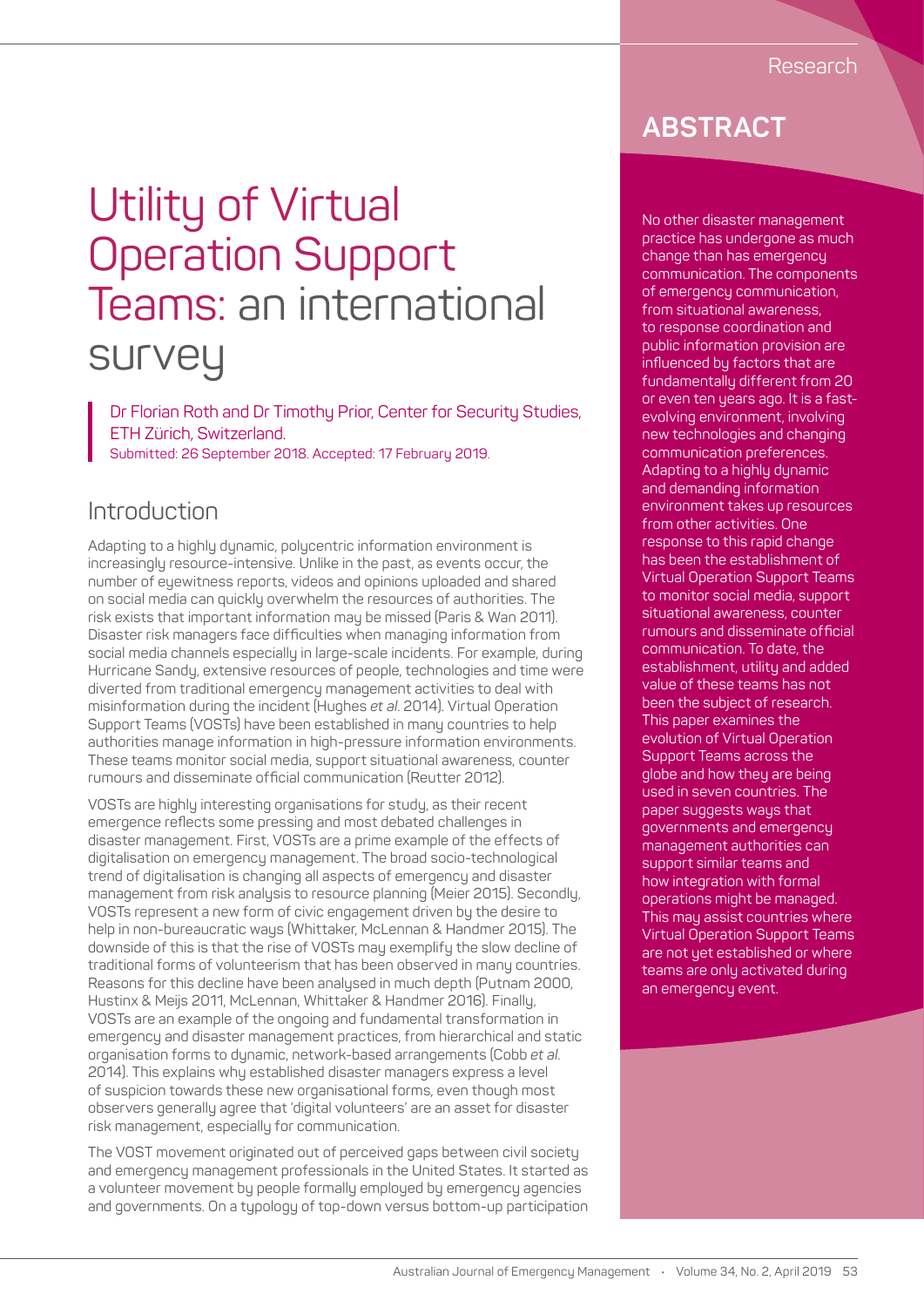in disaster engagement (Turner & Dynes 1975), VOSTs fall somewhere in the middle. They are largely self-organised, but also seek formal recognition from the emergency management sector. Importantly, teams are typically activated only on request by authorities. Many VOST members are participants in emergency management organisations and these connections are often what distinguishes VOSTs from other digital volunteer organisations (Starbild & Palen 2011, McLennan, Whittaker & Handmer 2016).

To date, there has been little research on the conditions under which VOSTs have flourished nor on the ways these teams might be best used. This paper examines the evolution of VOSTs at an international scale and presents results of a survey of VOST teams responded to by seven countries. The paper identifies ways to encourage authorities to support VOSTs and how teams can be integrated with more formal operations. This work aims to build understanding of the characteristics, historical development, relationships and advantages of these teams and their contribution to emergency management and response.

## Emergence of Virtual Operation Support Teams

The first occurrence of VOSTs appeared in 2011 when Jeff Phillips (an emergency management coordinator from Los Ranchos de Albuquerque, New Mexico) introduced the VOST concept at the annual conference of the National Emergency Management Association. Phillips envisioned the VOST as a resource-efficient means of monitoring social media, collecting, aggregating and verifying crisis-related information; similar to existing forms of local citizen engagement in the offline world, like the Community Emergency Response Teams (CERTs).

In 2011, organised groups of virtual volunteers were nothing new. Employing new technologies and new media to distribute emergency communication and receive information had been debated since the early 2000s (Palen & Liu 2007). Grassroots groups had most prominently demonstrated the practical value of virtual collaborations in the wake of the devastating 2010 earthquake in Haiti. The value of this work lay largely in the virtual execution of local community needs assessments and developing 'crisis maps' illustrating real-time, on-the-ground necessities (Meier 2010, Heinzelman & Waters 2010, Ziemke 2012).

Emergency and disaster managers were unsure as to what they could expect from the volunteers and how reliable their information was. Consequently they found it difficult to estimate the potential added value of the crisis mappers' potential contributions (Waldman & Kaminska 2016). To overcome this, VOSTs were designed to stand on the shoulders of 'trusted agents' (Reutter 2012); people with backgrounds in emergency or disaster management who could coordinate the support actions undertaken by the virtual teams.

In recent years, the VOST concept has spread quickly, first within the United States and now to other regions including South America, Europe and Oceania (VOSG 2018). As the VOST idea has spread, a lively and international community has grown. While this growth has been accompanied by a wealth of anecdotal evidence concerning the benefit of VOSTs, little systematic research has been conducted to examine the growth and formal utility the movement presents to emergency and disaster management.



**The VOST in Germany during a deployment for the Tour de France cycling race in 2017. Image: THW, Nicolas Hefner**

## **Methodology**

A survey consisting of 16 open-ended questions was distributed to all active VOSTs around the world. The survey examined the personal backgrounds of VOST members, the history of the VOST in the region, including the possible trigger events, deployments and exercises. The survey collected information on the operational processes of the VOST (activation, personnel development) and how the VOST was connected to other virtual teams, local and international disaster management authorities and academia. VOST coordinators were asked to indicate how the future development of the VOST was planned. The survey was distributed in English and Spanish. The Virtual Operation Support Group database was used to inform the case selection process. The Virtual Operation Support Group is the international association of VOSTs and, in 2018, listed 49 VOSTs across 14 countries.

VOSTs with no contact information or with inactive online accounts were excluded from the study. Thus, 27 teams were contacted via email, Facebook and Twitter during February and March 2018. Eleven responses were received (40 per cent). Figure 1 gives the location of the 27 contacted teams with green dots highlighting teams that participated in the survey. Most surveys were completed by the primary VOST organiser, whose anonymity is maintained in the presentation of the results. Responses received in Spanish and French,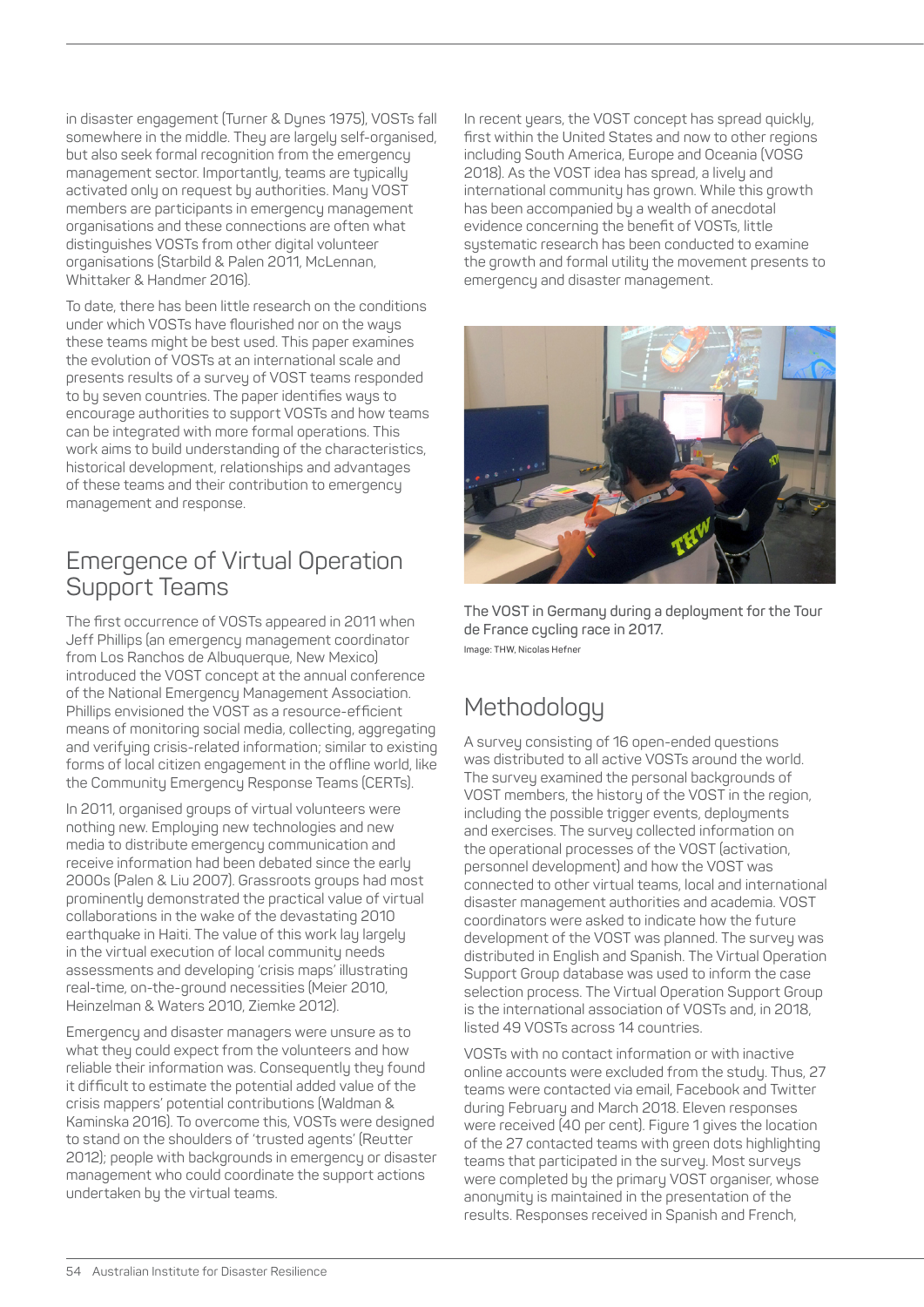#### Research



Countries with VOSTs that could not be contacted (e.g. inactive or no contact information provided)

#### **Figure 1: Locations of the teams contacted and their participation in the survey.**

including any extra material or documents about the organisation, were translated into English. All information was analysed qualitatively using MaxQDA data analysis software. Ethics approval for the research was covered under the Swiss Federal Institute of Technology's blanket ethics arrangement for low risk research.

## Results and discussion

Results show that the development of the VOST movement has occurred in a fundamentally practical way, driven by local groups and individuals who are connected through virtual networks. Since 2011 and across a broad range of deployments, VOSTs have proven to add valuable capabilities to authorities' communications and to the amount of information available to the public during disasters. Even so, the utility of VOSTs as sources of complementary information remains underestimated.

Three important challenges identified by the survey respondents were:

- **•** a lack of buy-in from formal disaster management organisations
- **•** delayed granting of political legitimacy
- **•** challenges recruiting respected VOST contributors or members.

The results also provide a better understanding of the organisational characteristics, historical developments and the relationships between VOSTs and other disaster management actors.

VOSTs have evolved as a practical solution to problems recognised by emergency managers. Since the first VOST was established, the concept has quickly spread. In some cases, the formation of teams was in direct response to a recent disaster event. More often, however, it was the motivation of individual emergency management practitioners, with experience of the ways authorities had been overwhelmed by the increasingly challenging communication environment during their operations (either in response to disasters or in the context of other large public events, such as sport tournaments, public appearances of political and religious leaders), who have initiated VOSTs. In these cases, the individuals identified the potential of the idea beyond its original setting, sparking the establishment and adaptation of new VOSTs to the specific geographical, social and political contexts they were operating. For the respondents, the specific value of the VOST concept lies in four main areas.

#### **Unburdening authorities**

Many VOST organisers had first-hand experience of how authorities could be overwhelmed by the amount of information exchanged on new media networks such as Facebook, Twitter and YouTube. They recognised the advantages to authorities of establishing ways to monitor social media that could support active and credible responses to situations or redirect misinformation. Respondents explained: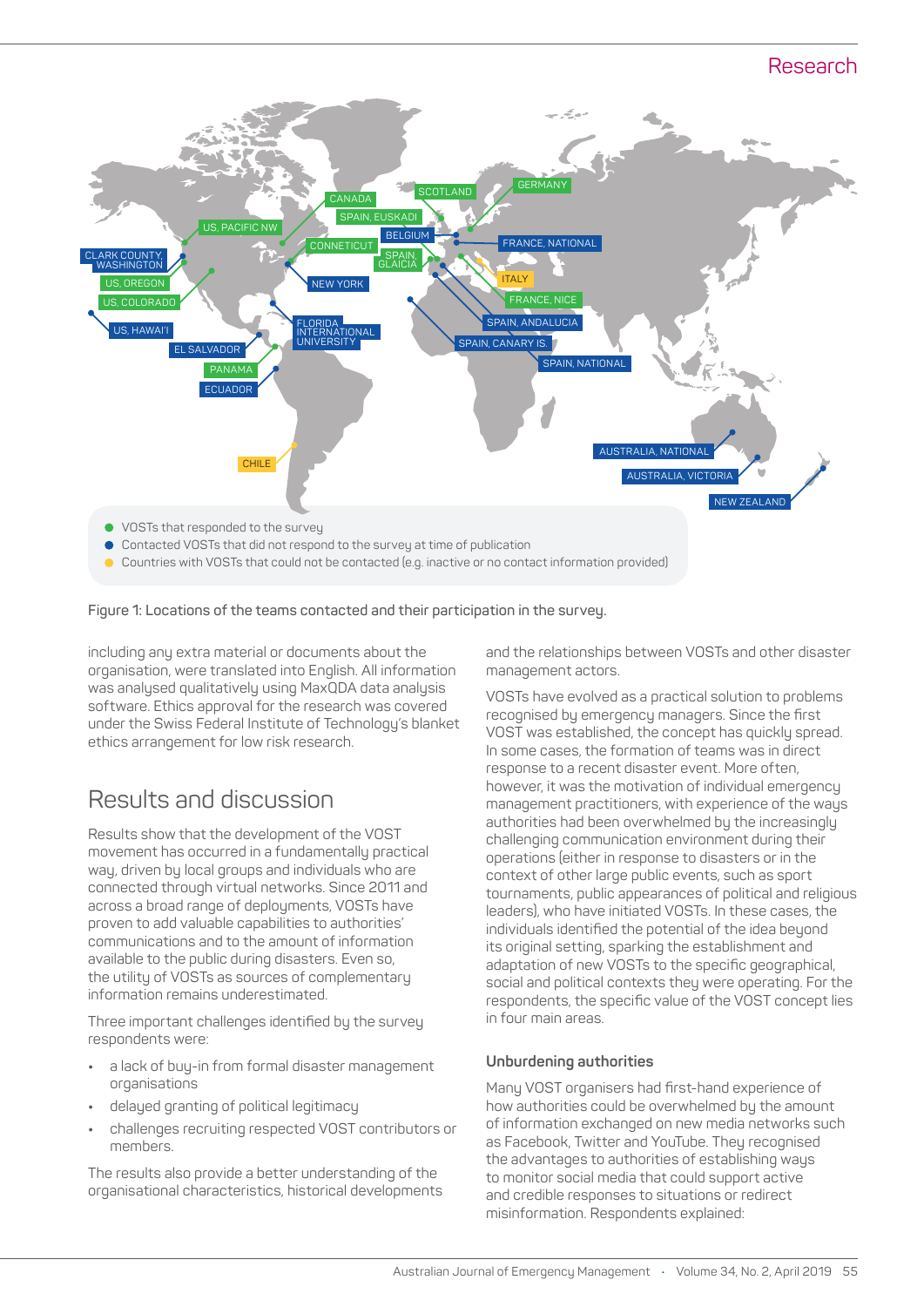*[Our VOST] was created after a series of wildfires that created a high impact on social media. During these wildfires, many people shared hoaxes that complicated the work of emergency services.*  **(Respondent 03)**

*Being able to provide real-time information from a trusted source, on platforms the public are comfortable with was the key driver for the foundation of [the] VOST.*

 **(Respondent 08)**

*The [VOST] is specifically designed to be a resource that will be available to the state and any local agency that wishes to fully experience the dual benefits of engaging with, and listening and responding to, the modern virtual landscape.*

**(Respondent 07)**

The early proponents of the VOST idea saw that while new ICTs might pose some challenges for disaster management authorities, the very same technologies also provided great opportunities to support crisis communication professionals. The principle of employing volunteers with an emergency management background, functioning as 'trusted agents' on the side of public information officers, has been a central characteristic of VOSTs that sets the movement apart from other forms of digital volunteerism (like crisis mapping, for example).

#### **Integration of volunteers**

Involvement in incident response strongly influenced the development and organisation of VOSTs. A VOST structure that mirrors that of the local emergency management authority can optimise integration of the VOST in formal emergency management activities. The survey responses showed that many VOSTs have well-established partnerships with local agencies, which provides important support for the team's activities. As one respondent indicated:

*Nowadays we support the administration. We are considered like another civil protection entity and we help in the management of information on social media, monitoring, detecting critical information and stopping hoaxes. All the relevant information is passed to the competent authorities and we generally have regular contact.*

**(Respondent 03)** 

VOST volunteers benefit from relevant training and feedback from emergency services organisations. A few teams receive some financial support that allows them to conduct training and exercising for volunteers or to buy computer software and equipment. A number of law enforcement authorities support local VOSTs with free background checks for new volunteers.

#### **Skill set and motivation**

Survey results showed that VOSTs draw on the skills of volunteers who have backgrounds in computer science, journalism, law enforcement, public health and other fields. In addition, most VOST members were involved in volunteer fire brigades, community organisations like CERTs or other emergency-related organisations and they had skills that were desirable. In countries where VOSTs were most numerous and well integrated into civil protection practices, like Spain, team organisation is largely driven by middle management officials with a personal interest in achieving high-level capabilities to effectively manage disaster communication. In these cases, official support for teams is positive.

#### **Networks of networks**

The majority of VOSTs had participated in deployments and disaster exercises that provided valuable experiences. The types of deployments vary between countries and between teams. Most frequent were activations of VOSTs by local or regional authorities in response to natural hazard-related events including wildfires, floods and tornados. In the US, VOSTs have also been activated in response to security incidences, such as school shootings. This latter role was not the original intent of the VOST movement and one team explicitly stated that it would not support law enforcement activities. VOSTs have also been activated in preparedness operations to support local authorities prior to a potential emergency. Table 1 provides a summary of when countries have used a VOST.

National and international VOSTs are generally well connected with each other, either through bilateral collaborations or through regional associations such as VOST Europe or the global Virtual Operation Support Group. These connections allow teams to learn from other teams operating in diverse geographical and political contexts. Also, many VOST members are active in more than one team, which facilitates the expansion and exchange of experiences. These benefits play out during larger emergencies when these relationships allow access to skills, experience and additional volunteers. Collaboration is heavily reliant on online tools such as Slack, GoogleDocs and Nousi. These platforms allow easy sharing of skill matrices to manage human resources, organise and document activities in specific VOST workbooks, and to enable virtual meetings and training.

The survey demonstrated that several teams had been formally recognised as resources within official emergency management response systems. France and Spain, in particular, have established formal associations between the local emergency management authorities and the VOST. Such formal integration allows team members to participate in emergency exercising and receive training, and to add capabilities in official emergency responses. Most survey respondents stressed the importance of integration of their team into formal emergency management structures as an important step.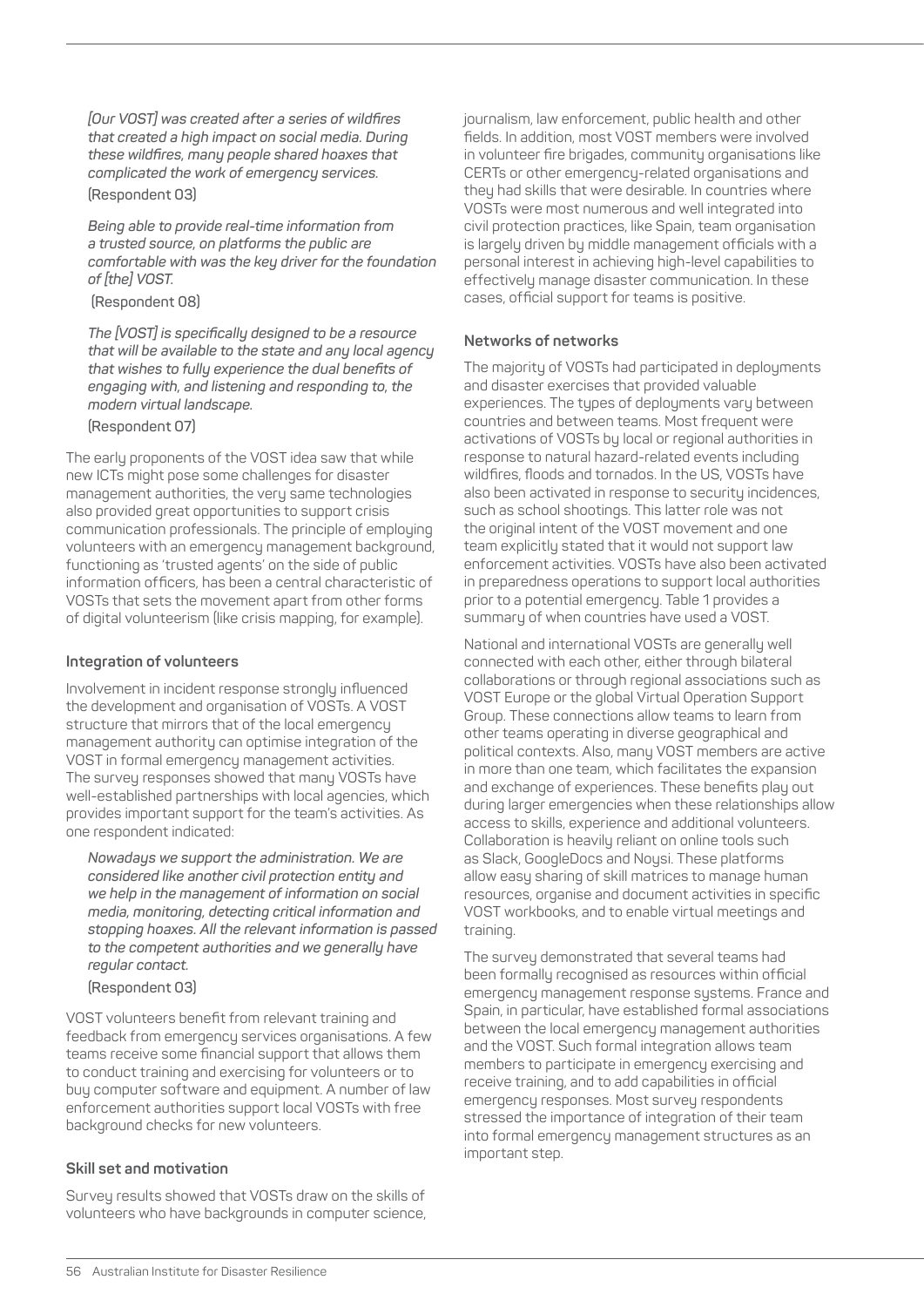**Table 1: VOST deployments as reported by survey respondents.**

| Event                                 | Country              | Year | <b>Type</b>                 |
|---------------------------------------|----------------------|------|-----------------------------|
| Shadow Lake Fire                      | <b>United States</b> | 2011 | Natural hazard response     |
| Santiago de Compostela train accident | Spain                | 2013 | Technical hazard response   |
| Calgary Floods                        | Canada               | 2013 | Natural hazard response     |
| Ebola scare                           | <b>United States</b> | 2014 | Public health preparedness  |
| Umpqua Community College shooting     | <b>United States</b> | 2015 | Security incidence response |
| Storm Frank                           | United Kingdom       | 2015 | Natural hazard response     |
| Fandicosta industrial fire            | Spain                | 2016 | Technical hazard response   |
| Nice terrorist attack                 | France               | 2016 | Security incidence response |
| Fort McMurray Fire                    | Canada               | 2016 | Natural hazard response     |
| Hurricane Harvey                      | <b>United States</b> | 2017 | Natural hazard response     |
| Tour de France cycling race           | Germany              | 2017 | Public event preparedness   |
| G 20 Summit                           | Germany              | 2017 | Public event preparedness   |

#### **Challenges**

Respondents indicated that positive developments had occurred in most countries, but challenges remain. In general, the VOST community contends that the VOST concept lacks the attention it deserves. As a consequence, many social media users have trouble understanding how VOSTs function during crises, and emergency managers remain unsure of the VOSTs' trustworthiness as information brokers. The survey revealed several obstacles that many VOSTs struggle with. Three main areas stand out in this regard being:

- **•** coordination and integration
- **•** legitimacy and visibility
- **•** recruiting and motivation.

#### **Coordination and integration**

Coordination with, and integration in, the formal emergency management method remains a challenge for most of the responding teams. At first glance, this appears surprising, given that VOSTs have been established mostly by people actively employed by, or with backgrounds in emergency management organisations. According to respondents, even though VOSTs are recognised as a resource, actual integration has been largely *ad hoc*. For example, few teams have been included in official exercises. Most respondents identified that involvement in emergency exercises is a route to formal integration and a way VOSTs could improve their processes and practices. One respondent indicated:

*Volunteers who are outside of official purview are still looked on with suspicion and we are building policies for verification and background checks. Building trust is critical.*

#### **(Respondent 04)**

In France and Spain, integration of a VOST has been smoothest at the lowest jurisdiction level (municipal or local government level). Local governments in Spain, France and the UK appear well organised to integrate VOSTs. However, several respondents remarked that effective integration of VOSTs necessitates support from the authorities that is more than symbolic.

*Eventually, agencies need to add funding and more resources to support teams. Some agencies - especially in states that are known to have lots of natural disasters - should consider hiring VOST experts and team leads and also some team members in order to have reliable resources available when needed.*

#### **(Respondent 04)**

Respondents emphasised that the contribution VOSTs make is not cost-free. Transferring emergency-related knowledge and building capacity of volunteers requires an investment from professionals. This investment is not just financial, but a contribution by governments for activities with volunteers should be considered.

#### **Legitimacy and visibility**

Largely a consequence of non-systematic integration into emergency management practices, many VOSTs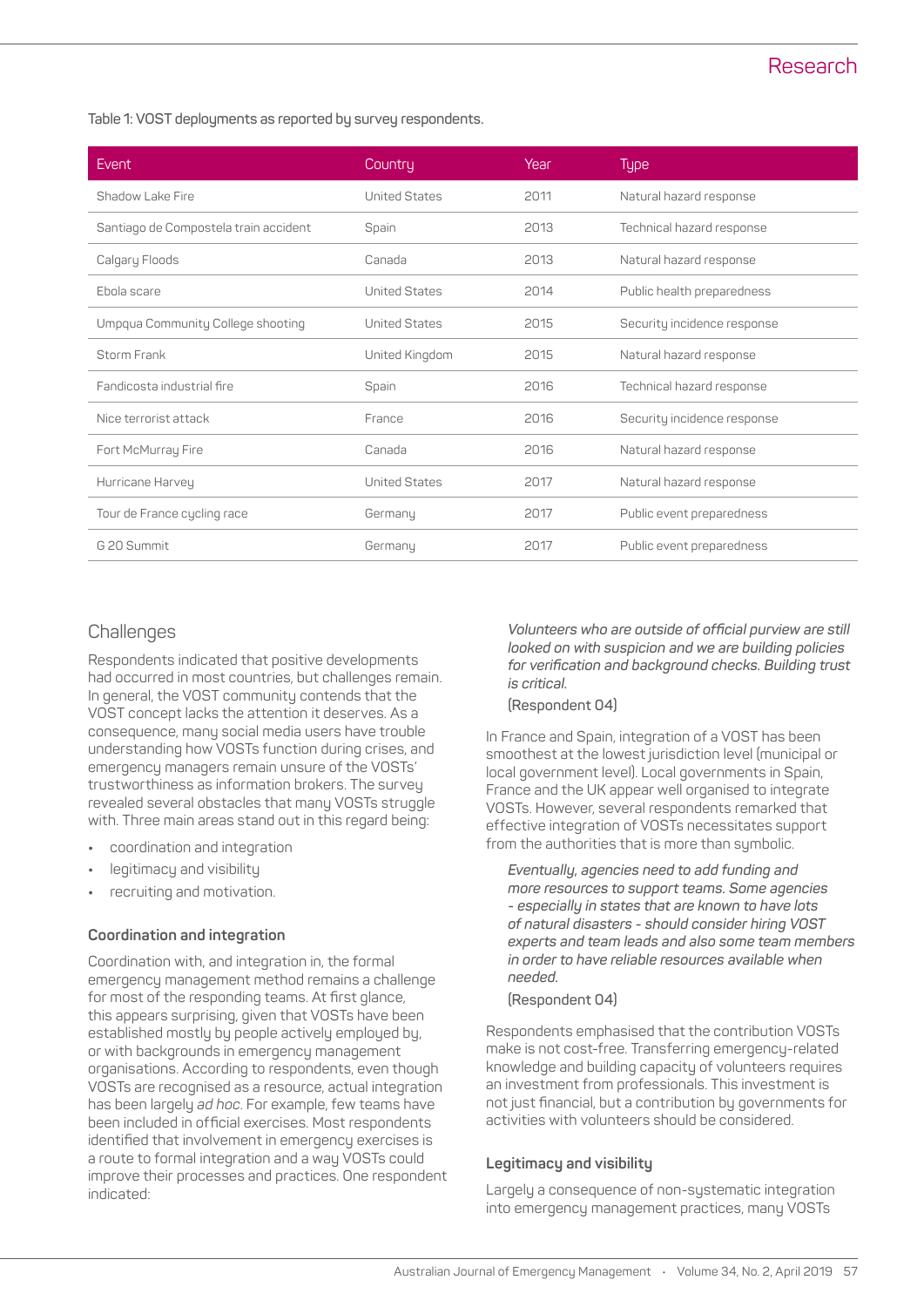lack visibility and legitimacy. Survey respondents raised the problem of official 'buy-in' and that officials lack confidence that VOSTs contribute additional and important capability. Respondents acknowledged that having the chance to demonstrate the way in which VOSTs could act as mediators between the public and emergency management information providers would help to raise awareness of their during crises and crisis response. To gain official recognition, it is important that VOSTs provide situational awareness analytics that complement the type and style of information that authorities are already using and disseminating to the public.

*The [VOST] is not meant to replace or substitute any social media response or plan. The [VOST] is a resource that can be activated to supplement or enhance a community's existing social media for emergency management plan.*

**(Respondent 07)**

Survey respondents provided information about how their teams could support two-way information flow between the public and emergency management agencies. For example, team members could compile public information, analyse it and provide relevant information to help decision-making. VOSTs could also distribute updated and accurate information to the public through the same channels. Finally, and significantly for the legitimacy of the VOSTs, VOST volunteers have typically not received training by emergency managers. Without formal training or experience, volunteers without a background in emergency management or related fields are unlikely to be recognised as suitable partners.

#### **Recruiting, training and motivation**

Like any volunteer organisation, VOSTs rely on the contribution of citizens' time and skills to support a cause. Demanding jobs, family life and other obligations limit the capacity of people to volunteer. One respondent noted:

*Recruitment was and continues to be a major challenge for our VOST. Since the team is volunteer only, time commitments from members can be hard to schedule around.*

**(Respondent 01)**

Local VOSTs rely on a relatively small pool of people who have the skills and training to fulfil their roles. In addition, some deployments are very time-consuming, often lasting several days or weeks. Such engagements can be physically and psychologically stressful. Since the teams are organised online, team members can experience isolation and require ways to maintain team spirit and motivation over longer periods. To unburden local VOSTs during emergencies, volunteers from other teams jump in and provide assistance. However, such collaboration among teams can be hampered by insufficient interoperability of structures and processes.

## **Conclusion**

A central goal of this paper was to examine in how far online-based volunteer groups can support emergency and disaster managers cope with highly dynamic media environments. VOSTs were used as a case study because of their relatively recent appearance. The VOST concept reflects some of the key dynamics in emergency management practice, including the flattening of organisational hierarchies, changes in volunteerism and digitalisation. The challenges facing VOSTs include being accepted by and integrated into official emergency management communication activities. This highlights that although a body of research illustrates the how effective use of social media can benefit disaster management processes, communication by social media continues to be held at arm's length from traditional emergency communication practices. While the notion of collecting, analysing and disseminating information obtained through social media information channels is a potential game-changer in disaster communications, it remains a peripheral activity from a formal disaster management perspective.

VOSTs have successfully supported emergency managers in handling an increasingly challenging media environment during incident deployments. Drawing on individual skill sets and capabilities, teams have helped to filter relevant information from the abundance of social media content, improve situational awareness of emergency managers and engage actively with the public. However, recruitment and training remain a challenge for many VOSTs, and the organisation of most teams continues to rest on the shoulders of a few engaged individuals. Notwithstanding the value of the efforts these individuals take, this hardly represents a sustainable organisational solution that would match the importance of the digital information space in today's emergency management environment.

At the international level, VOSTs could become a central element of collaboration for emergency management organisations and could actively communicate with the public. However, this is unlikely to happen without a clear commitment from governmental agencies to support and integrate volunteer organisations like the VOSTs into existing emergency management structures. Integration of volunteers should be considered as an investment in improved emergency management, acknowledging that volunteers can make a significant contribution to how societies prepare for and respond to disasters. In the best case, they can unburden professional disaster managers and help to safeguard sufficient protection levels in times of changing hazards and tight budgets.

However, this voluntary contribution is not cost-free. Volunteers require instruction and training. Without sufficient planning they may pose more of a hindrance than help. Emergency services agencies could include a minimal budget for activities with VOSTs, including nonfinancial investments. Budgeting should be sufficient to cover training expenses, software and equipment and after-care (e.g. counselling, professional psychological